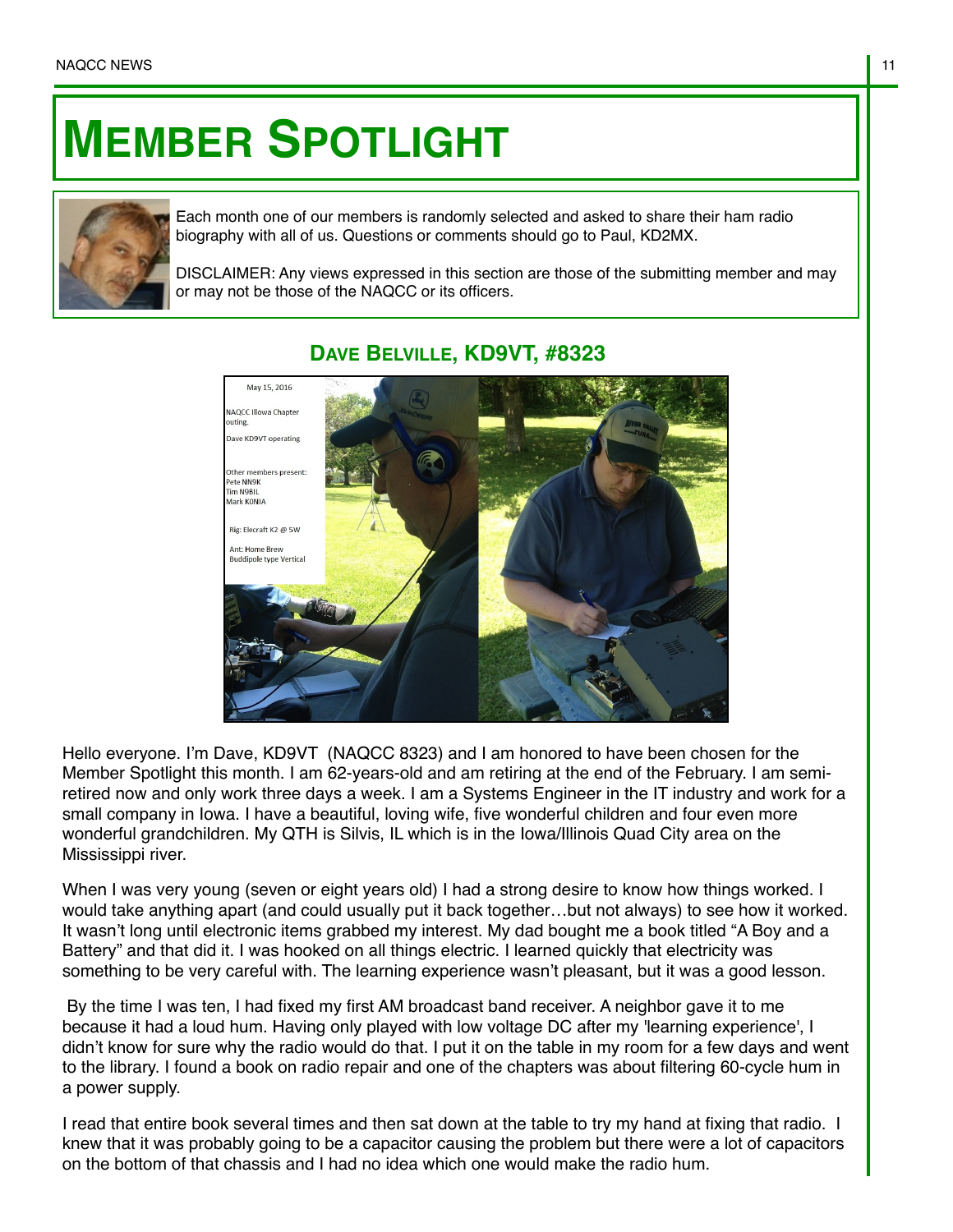After some poking around and looking at where the various components were hooked up and what they seemed to be attached to, I found that this one large capacitor was connected to a strange looking finned device that I was not sure of its function. After following wires and connections, I decided that the device was connected to the big transformer on the top of the chassis. Since the transformer was connected to the AC power, I was sure that capacitor had to be the culprit. The leads were long enough that I could cut them (so I could remember where it was connected).

So, I cut the leads, took the big capacitor and walked over to the Team Electronics store that was a couple blocks from our house. I told the man at the counter what I was doing and that I thought this capacitor was the problem. He looked at me and said, "Well, you may be right". He dug around in a box and gave me one that looked similar but the numbers on it (rating) were higher. He said, "Try it, it should work". I asked him how much it cost and he said, "Take it and let me know if it fixes the problem". So, I thanked him and took it home. I was so excited about the prospect of fixing that old radio.

I had a paper route in those days and almost ran through the entire (100+ papers) route that day. I couldn't wait to get home. I ran to my room and pulled out the big soldering gun my dad gave me (it was his but he never used it). I was not confident about soldering in a tight area and wasn't sure how to get all of the old solder off to solder the new capacitor in its place. I had noticed that there was a plus sign on one end so I looked at the old one to see if it had one. It did not have a plus sign but it did have a minus sign so I assumed the other end must be the plus end. I knew from my book and my battery experiments that with DC voltage, polarity was important but this radio ran on AC power!

I wasn't sure why it would matter but I put the new capacitor in the same as the old one by neatly wrapping the leads on the new one with the leads I had left in place from the old one and soldering them together. I neatly tucked it up in the chassis where the old one was. I put the chassis back in the plastic enclosure, held my breath and plugged it in. After a few seconds, the radio came to life and I couldn't believe it. There was sound with NO HUM!

I called my parents to my room to show off my work and I will never forget the smile on my dad's face. I had one more person to tell. I ran over to the Team Electronics store to tell the man that gave me the capacitor about my repair job. He congratulated me and shook my hand. His name was John and I will never forget him. He gave me an after school job when I was thirteen.

OK, fast forward three years. I am more interested in electronics than ever. My cousin, who happened to be a ham, was very supportive and helpful. He worked as a technician in a company that built electronic controls. He would always bring me relays, diodes, capacitors, resistors, etc. that were no longer being used and they did not want. I believe they had a major housecleaning once because he brought me boxes of stuff which included not only the usual but enclosures, connectors, wire, transformers, tubes, you name it. I was a boy in electronics heaven.

Not long after that, he started me building. We went through the boxes and pulled out an enclosure, transformer, diodes, capacitors, binding posts, fuse holder, power cord and a couple of terminal strips. He handed me a schematic and said, "I will be back in a couple days". Wow, I was going to build something, but what was it? I looked at the schematic a while and it dawned on me. A power supply!

I worked on it for two days trying to get holes drilled, parts mounted, etc. Finally, it was done. I got out my VOM and connected it to the binding posts. I was so excited I couldn't wait. I plugged it in and turned it on…..nothing. The voltmeter didn't move. So, I opened it up and spent two hours making sure it was wired right. It looked right so why didn't it work? Frustrated, I unplugged it and left it for a while.

Then, it dawned on me. I will trace the circuit using my VOM until I find the spot where there is voltage. It took me awhile but I found the problem. There was no fuse in the fuse holder. I put one in it and IT WORKED! The little neon light came on and the VOM needle moved up to about 12 volts. I felt like Dr. Frankenstein….It's alive!! When my cousin came over, he checked it and helped me neaten it up a little and said, "Good job". That's it, I was hooked on electronics.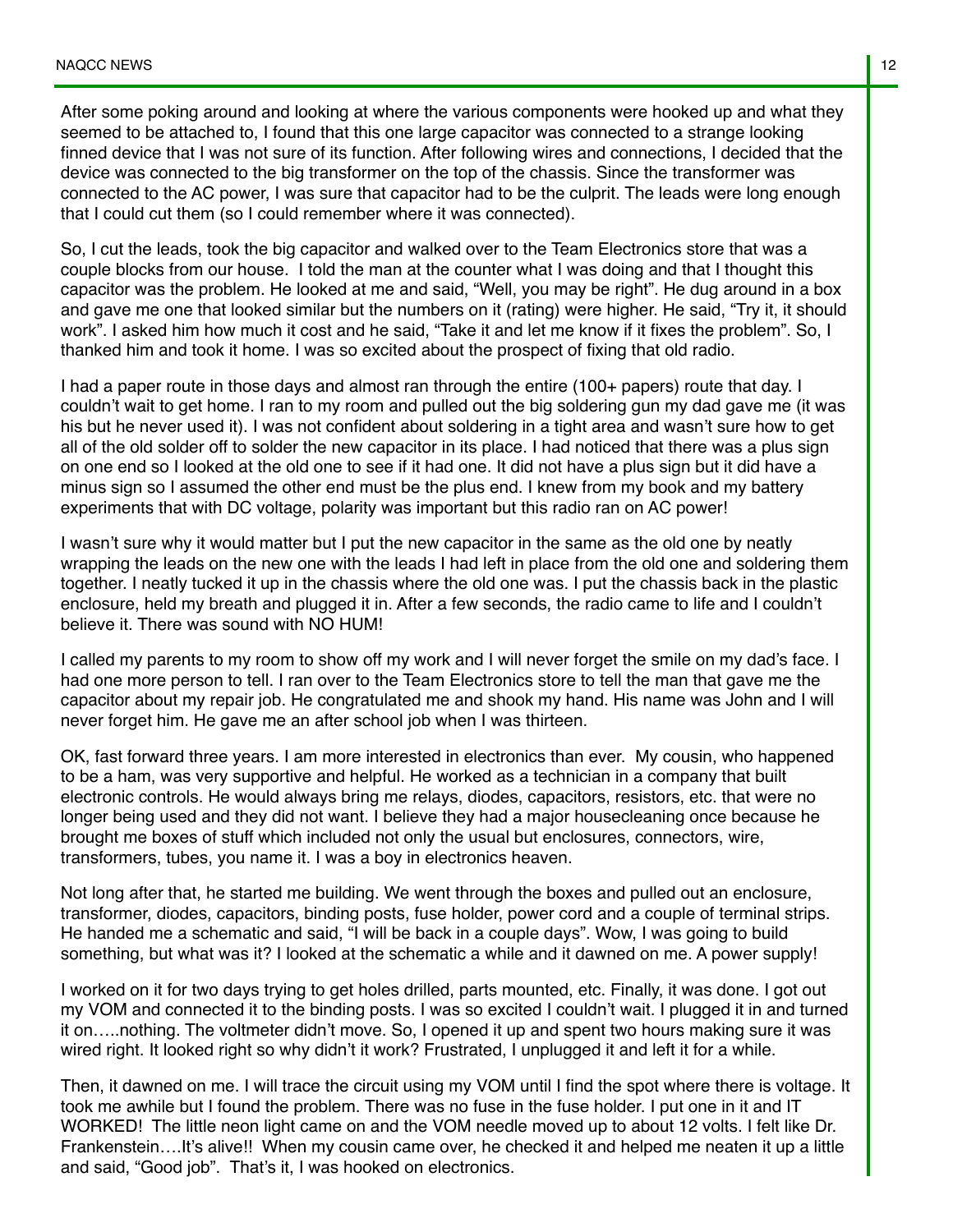Shortly after my power supply project, my cousin, whose name was also Dave, showed me his shack. I remember the D104 microphone sitting there just crying to be talked to. He fired things up and looked out the window while he tuned his antenna (he was watching a bulb to get it as bright as he could). He pulled the microphone over and called CQ.

I still remember his voice, the way he called, and the phonetics he used. I even remember his call. CQ CQ Kilo Nine Baker Easy Sugar…..finally someone answered and I was amazed. I started going to hamfests with him and one day we came home with a big Hallicrafters receiver and a speaker for it. We set it up and hooked a piece of wire to the antenna connection but didn't hear much but noise. He said, "I will be over on Saturday and we will put up a dipole". A dipole? What the heck is a dipole? A trip to the library answered that question.

On Saturday, he showed up with some coax, insulators, stranded copper cable, etc. and four hours later, I was hearing all kinds of things on my new receiver. What was I hearing though? Then, he pulled a device out of his box, plugged it in, and waited for the tube to warm up. It made a nice sounding tone. He pulled out a straight key and a paper with the Morse code letters on it. He showed me how to send and said, "Practice every day". I did, I practiced every day. I could send every letter and number at probably eight to ten WPM. I was sure I was going to be a Super Ham.

Dave came back a few days later and I showed him how well I could send Morse. He said, "Great, now let me send and you copy". What? I had to copy it and write it? What a letdown. I could send it but what the heck was I hearing? I got about one of every five letters.

He smiled and said, "Use your tape recorder and record yourself sending. Then, play it back and copy it". I did that and soon, I could copy at five WPM. He also had me listening to my receiver to try and copy actual QSOs. There weren't many I could copy well but I finally got good enough that he decided I should take the novice code test. We went to some guy's house and I sent my beautiful code to him and he sent something that vaguely resembled my code to me. I guess I did well enough because my cousin said, "Now, we have to work on the theory portion".

We never got to the theory. About a week later, a big storm came through in the night and blew the huge tree that my dipole was connected to over. It ripped the cable off the house and since the coax was very securely attached, it pulled my receiver right off the table and through the window it sat in front of. The tree hit the house and mom and dad came running because they heard the noise in my room. I will never forget that night. It was the night my Ham Radio career literally went out the window.

I continued with my electronics hobby and took some electronics training correspondence courses but never did anything more with Ham Radio…..until almost 50 years later.

In the summer of 2014, something sparked a renewed interest in Ham Radio in me. I decided that I was getting close to retirement age and wanted a year round hobby. I have never really had a hobby that held my interest for very long; but I was sure Amateur Radio would be different. Boy is it.

I researched license procedures, purchased the Technician class license manual and started studying. Morse code is no longer a requirement so hey, it is easier than before. I was through the manual in a couple weeks. I knew the answer to every sample question. I decided it was time.

I contacted a local club (Green River Valley Amateur Radio Society) and sent an inquiry to the club contact. It wasn't long before I got a response telling me about the club and when the next meeting was. I went to the meeting and asked for someone named Pete. That was the day I knew this hobby was for me. Pete (NN9K) quickly became my Elmer and a good friend. He got me going quickly and loaned me everything I needed to get on the air when I got my license. I tested at that meeting and passed the Technician element.